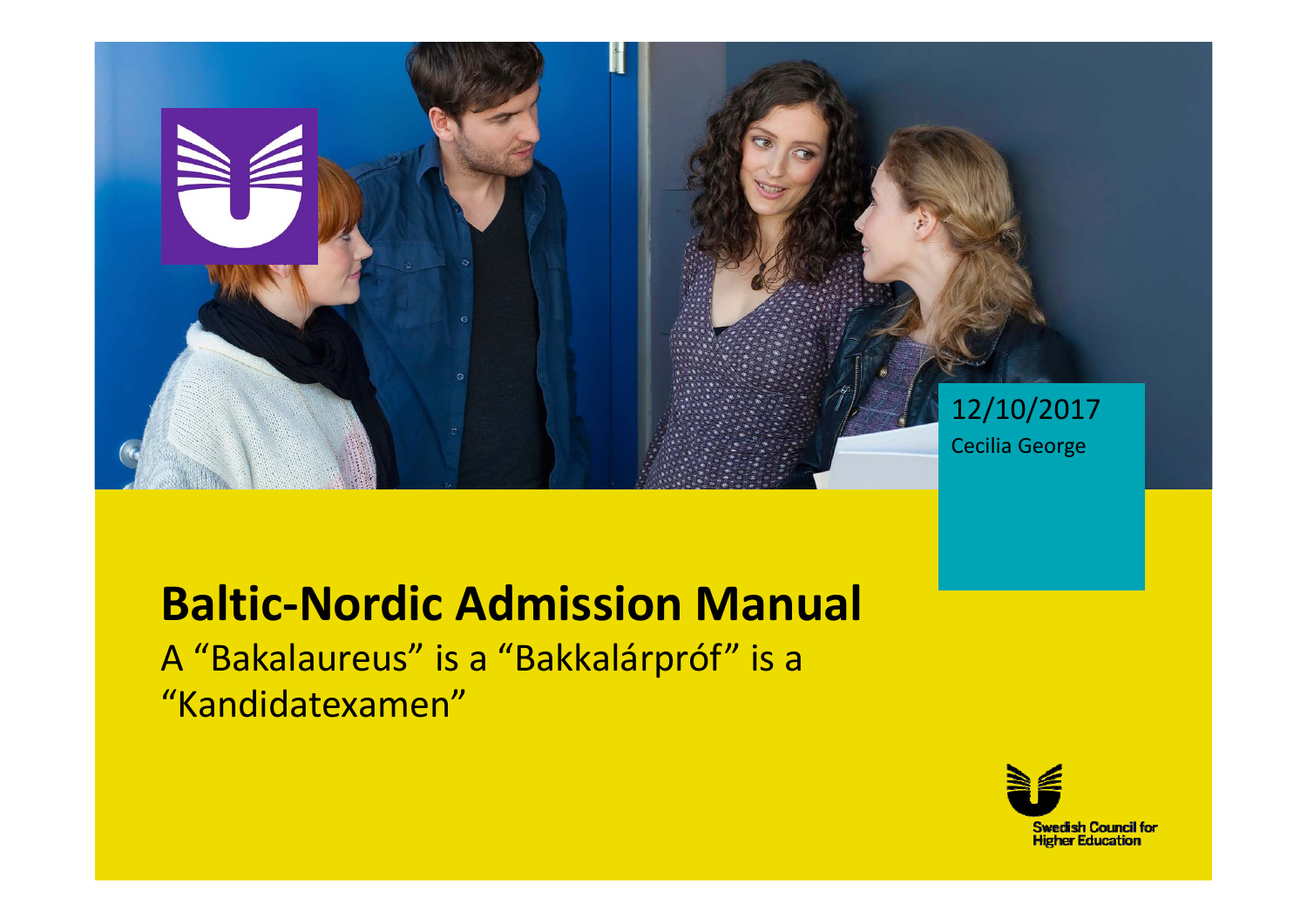# **ORRIC‐cooperation**

- **ormous benefits** in Nordic cooperation
- **Tools:** projects, study trips, ad hoc working groups,
- common website , <u>www.norric.org</u> , communication in
- restricted area on NORRIC website
- **Sharing information:** other countries educational
- systems and degrees; discussing recognition standards
- of degrees from all over the world
- **Learning** from each others principles, procedures and systems of recognition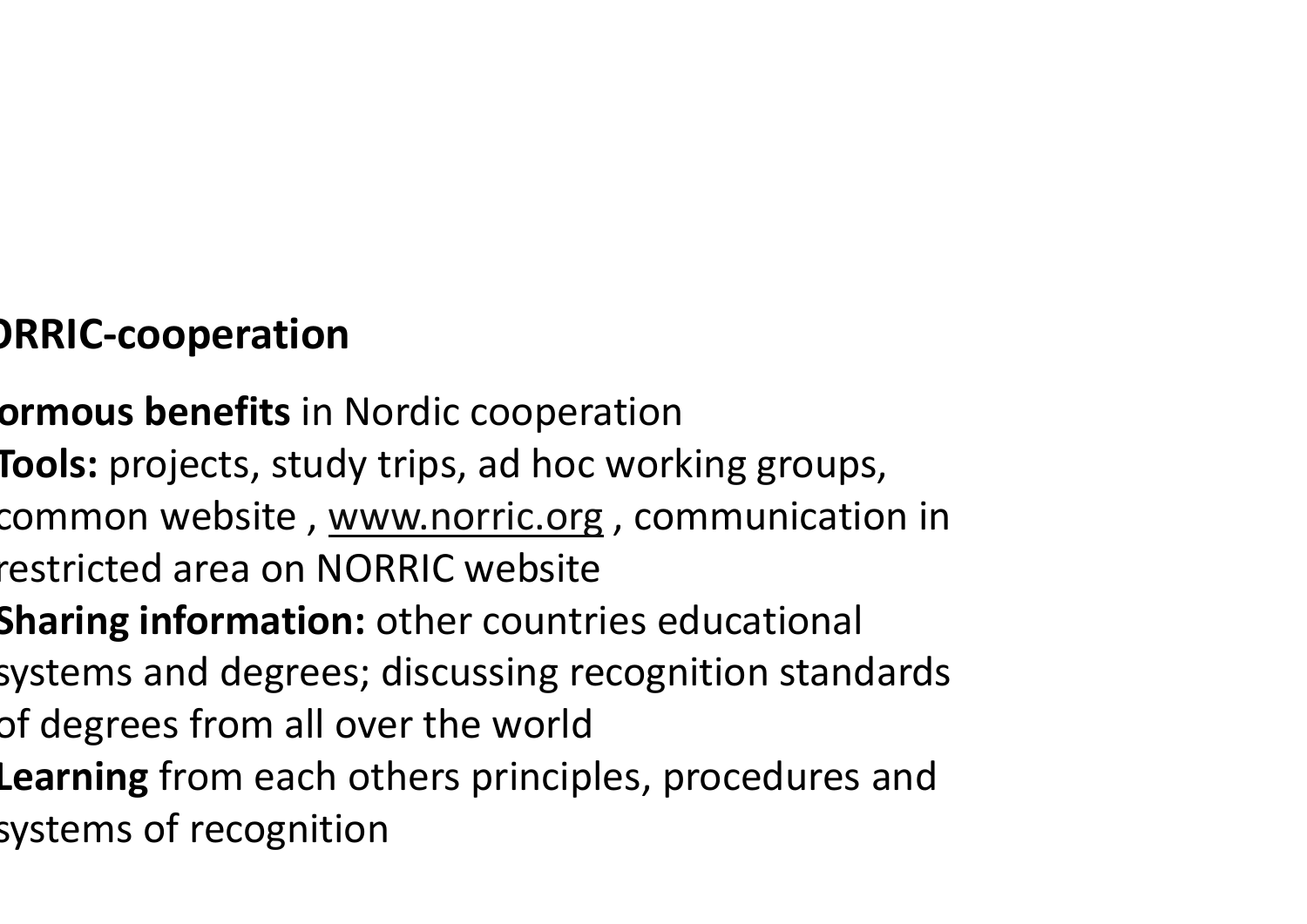## **utomatic recognition on <sup>a</sup> regional basis**

commendation from Pathfinder group on AR: plore the potential for automatic recognition on egional basis



Is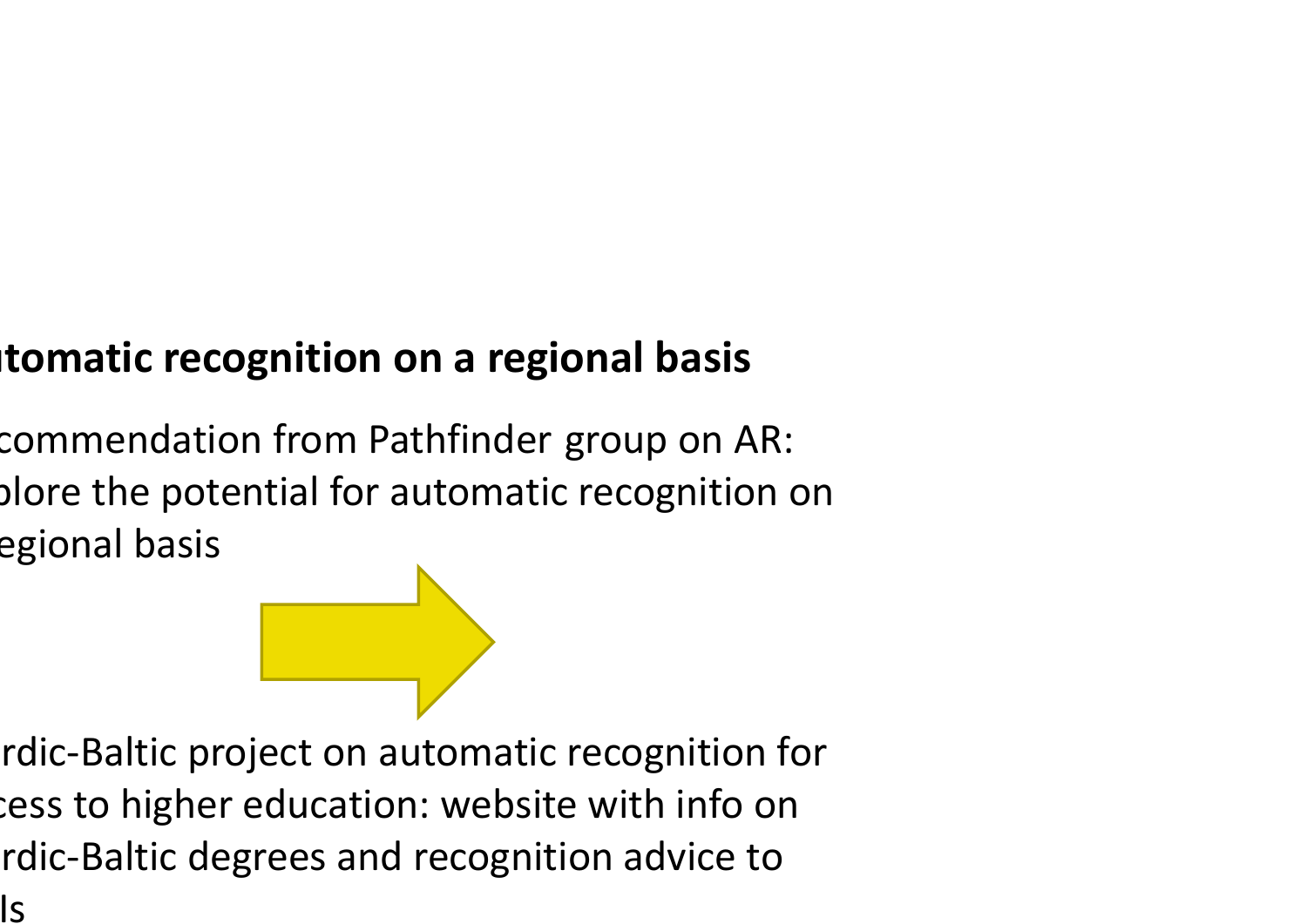### **ordic‐Baltic cooperation**

- Definition of automatic recognition:
- *"Automatic recognition of <sup>a</sup> degree leads to the*
- *automatic right of an applicant holding <sup>a</sup>*
- *qualification at <sup>a</sup> certain level to be considered for entry to <sup>a</sup> programme of further study in the next*
- *level in any other EHEA‐country (access)*
- "A bachelor is <sup>a</sup> bachelor is <sup>a</sup> bachelor" In <sup>a</sup> Nordic‐Baltic context – "A Bakalaureus is <sup>a</sup> Bakkalárpróf is <sup>a</sup>
- k dia kaominina mpikambanya kaominina amin'ny fivondronan-kaominin "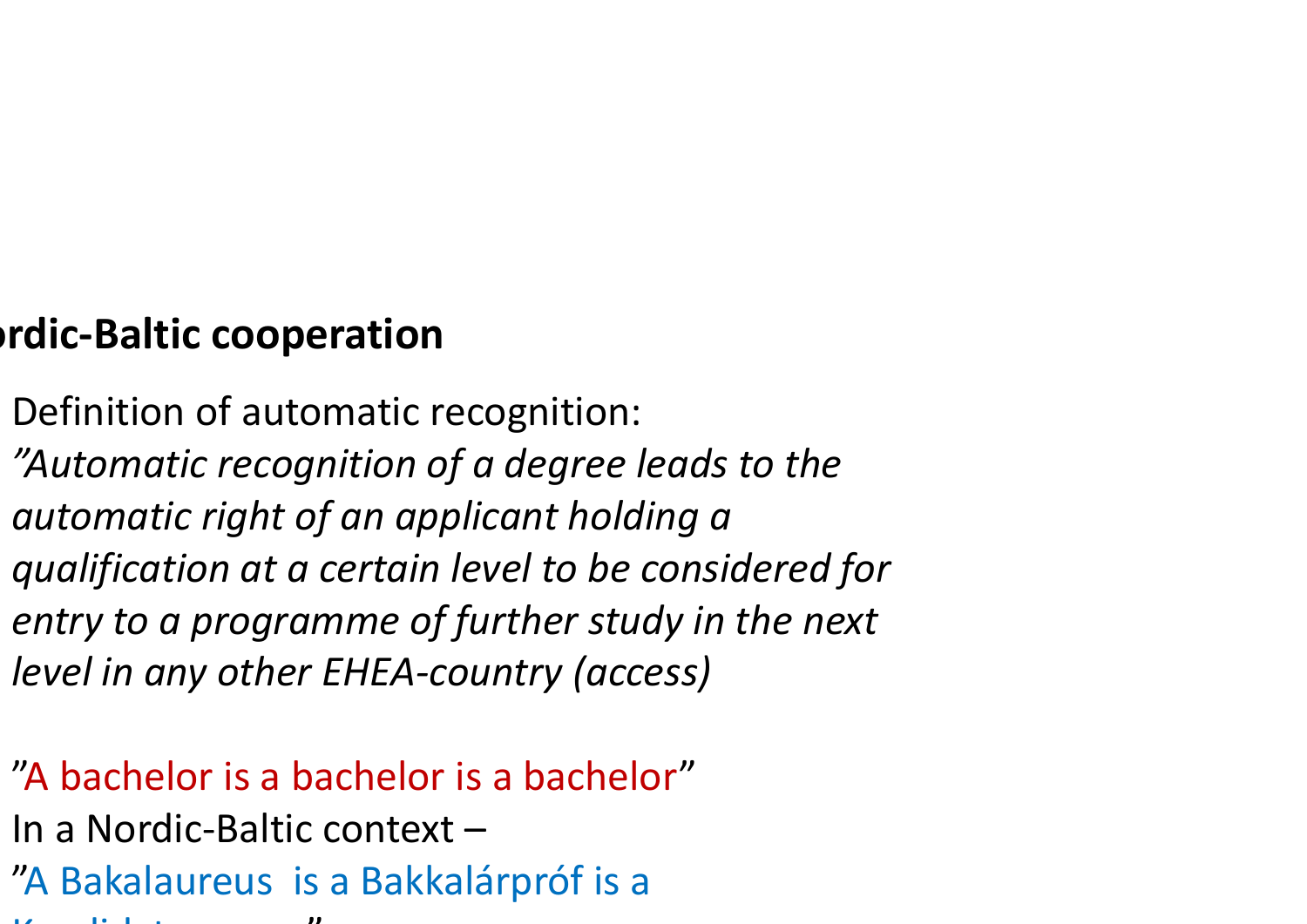### **e Nordic‐Baltic Admissions Manual**

- Descriptions of national education systems
- Table with recommended recognition standards
- Project launched in May 2016

http://www.nordbalt.org/



The Nordic-Baltic admission manual is a transparency and recognition too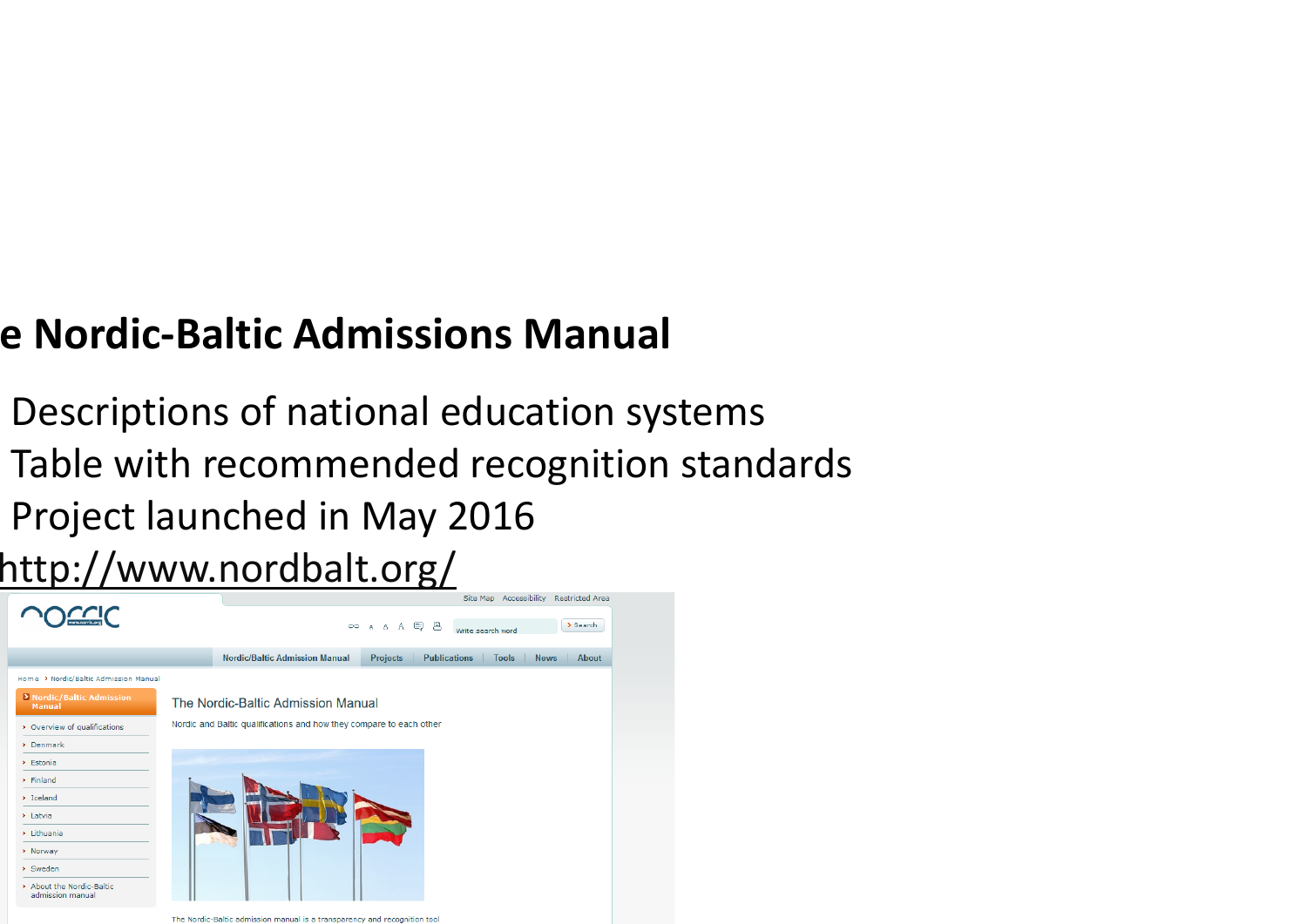#### **er statistics**

- Site launch May 2016
- since May ‐17, approx 500 visits/month
- ncrease of site visits +22%, Q3 ‐17 compared to Q3 ‐16
- Visits to country sites have increased
- Visits to recogntion/comparison grid has decreased
- Most users from Sweden, Norway, Finland, the UK and enmark
- Visitors to the site from over 100 countries all over the world